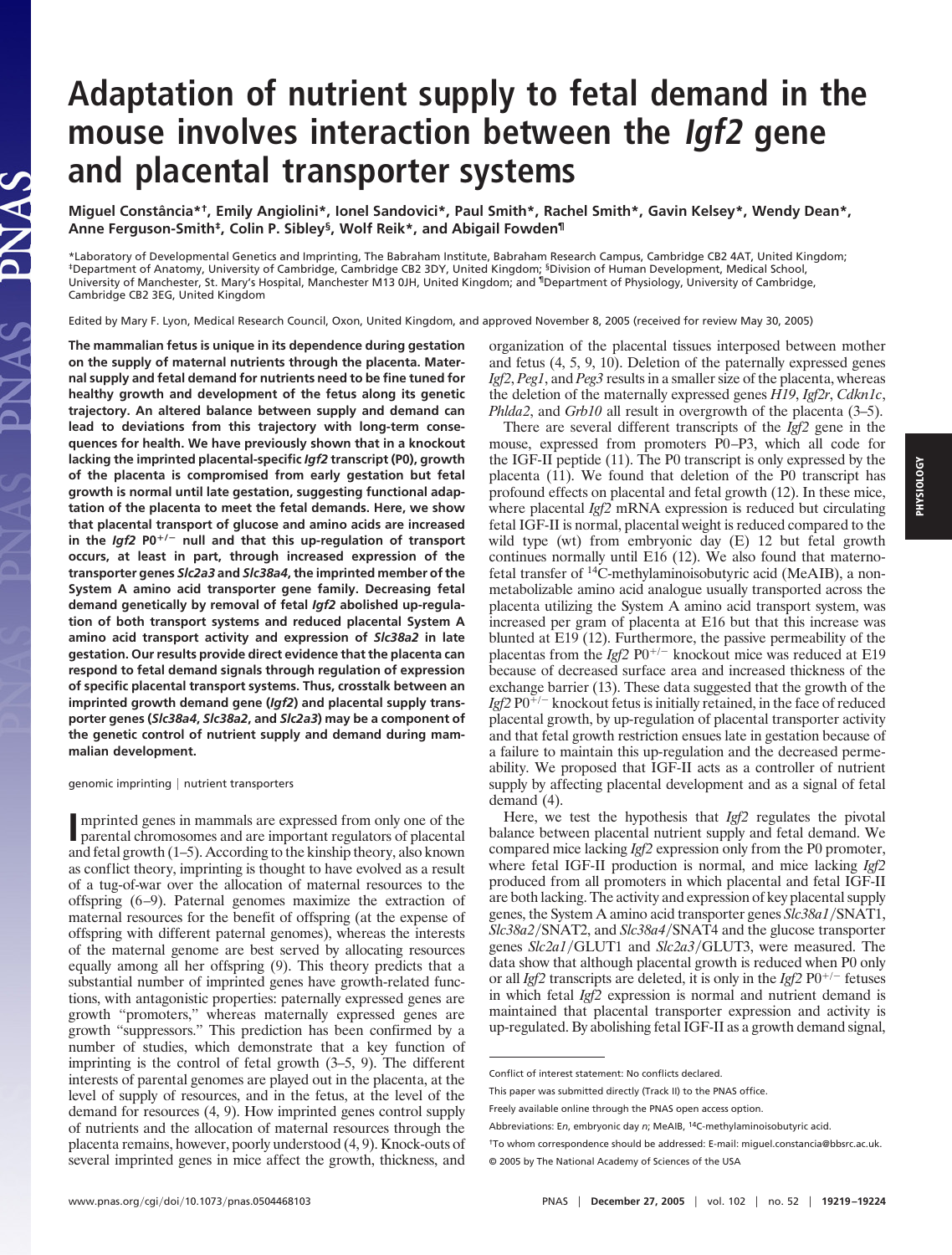the up-regulation of both transporter systems is also abolished. These data are a direct demonstration that fetal growth demand can regulate placental supply systems. The System A transporter genes *Slc38a4* and *Slc38a2*, and the glucose transporter *Slc2a3*, appear to be a central link between placental supply and fetal demand. Cross talk between the imprinted *Igf2* demand signal itself or through downstream signals and placental supply genes may play an important role in coordinating mammalian growth.

## **Materials and Methods**

**Mice.** The mice used in this study were from *Igf2* P0 and *Igf2* null deletion lines derived as described in refs. 14 and 15. Both lines have been bred into an inbred C57BL/6J line for >10 generations. All experimental procedures were conducted under licenses issued by the Home Office (U.K.) in accordance with the Animals (Scientific Procedures) Act 1986 and local ethics committee. In all experiments, the mutant alleles were transmitted by a heterozygous father, giving the genotypes  $+/-$ , (subsequently called *Igf2* P0<sup>+/-</sup> or *Igf*2 null<sup>+7-</sup>) and  $+$ /+ (subsequently called wild-type  $+i$ <sup>+</sup>). The mutation transmitted through the father disrupts expression from the active paternal allele. Because of the imprinting regulation of this locus, the maternal allele is silent.

Pregnant females were killed by cervical dislocation, and the fetuses were dissected at E14, E16, and E19 into PBS (E1 was defined as the day of vaginal plug detection). Wet weights are the weights after removal of fluid from around the tissue with absorbent paper. Dry weights were obtained by freeze-drying under vacuum (Edwards Modulyo) until a constant weight was obtained  $(\geq 36 h)$ . Placental water content was determined by subtracting the dry from the wet weights and expressed as percentage of wet weights.

**Genotyping.** The transmission of the  $Igf2$  null<sup>+/-</sup> allele was followed by  $lacZ$  staining of yolk sac as described in ref. 15.  $Igf2$  P0<sup>+/</sup> mutants were identified by PCR with DNA extracted from placental tissue. The primer pairs used to amplify a 740-bp fragment across the 5-kb deletion were as follows: delF: 5'-TCCTGTACCTCCTA-ACTACCAC-3'; delR: 5'-GAGCCAGAAGCAAACT-3'. A third primer (5'-CAATCTGCTCCTGCCTG-3') was used as a positive control for the PCR reaction by amplifying a 495-bp fragment from wild-type alleles. PCR conditions are available upon request.

**Placental Transport Assays of Radiolabeled Solutes.** Pregnant mice at E16 or E19 (term is day 20) were anesthetized with an intraperitoneal injection of  $\approx 0.4$  ml of fentanyl/fluanisone and midazolam solutions in water (1:1:2 water, Janseen Animal Health). A neck incision was made, and the jugular vein was exposed. A 100- $\mu$ l bolus of PBS containing 3.5  $\mu$ Ci (1 Ci = 37 GBq) MeAIB (NEN NEC-671; specific activity 50.5 mCi/mmol) or  $3.5 \mu$ Ci <sup>14</sup>C-methyl-D-glucose (NEN NEC-377; specific activity 56.4 mCi/mmol) was then injected into the jugular vein via a short length of tubing attached to a 27 gauge needle and connected to a 1-ml syringe. At times up to 4 min after injection of tracer, animals were killed and conceptuses were dissected by hysterectomy. Fetuses were lysed overnight at 55°C in 2 ml (E16 fetuses) or 4 ml (E19 fetuses) of Biosol (National Diagnostics). Fractions of fetal samples were then added to appropriate tubes for  $\beta$  counting (Packard Tri-Carb 1900). Radioactive counts in each fetus were then used to calculate the amount of radioisotope transferred per gram of placenta or per gram of fetus. Average values for wild-type and mutant fetuses within a litter were then calculated and expressed as a ratio of mutant to wild-type for that litter. These values could then be used to calculate a mean for all litters at E16 and E19. The fetal accumulation of radioisotope expressed relative to placental weight and plotted as a ratio of mutant to wild-type gives a relative measure of placental transfer of the solute. The fetal accumulation of radioisotope expressed relative to fetal weight gives a relative measure of the amount of solute received by the fetus. The data for the placental transfer assays performed in *Igf2*  $P0^{+/-}$  mutants were collected from 11 litters at E16 (*Igf2* P0<sup>+/-</sup>,  $n = 36$ ; wild-type<sup>+/+</sup>,  $n = 48$ ) and 5 litters at E19 (*Igf2* P0<sup>+/-</sup>,  $n =$ 19; wild-type<sup> $+i+$ </sup>,  $n = 18$ ) for <sup>14</sup>C-glucose; from 6 litters at E16  $(Igf2 P0^{+/-}, n = 25$ ; wild-type<sup>+/+</sup>,  $n = 16$ ) and 4 litters at E19  $(\text{Igf2 P0}^{+/-}, n = 14; \text{ wild-type}^{+/+}, n = 18) \text{ for } ^{14}C\text{-MeAIB}.$  The data for the  $Igf2$  null<sup>+/-</sup> mutants were collected from 6 litters at E16 (*Igf*2 null<sup> $+/-$ </sup>,  $n = 19$ ; wild-type<sup> $+/+$ </sup>,  $n = 26$ ) and 10 litters at E19 ( $\ell \bar{g}f2$  null<sup>+/-</sup>,  $n = 48$ ; wild-type<sup>+/+</sup>,  $n = 44$ ) for <sup>14</sup>C-glucose; and from 10 litters at E16 (*Igf2* null<sup>+/-</sup>,  $n = 36$ ; wild-type<sup>+/+</sup>,  $n =$ 29) and 5 litters at E19 (*Igf*2 null<sup>+/-</sup>,  $n = 16$ ; wild-type<sup>+/+</sup>,  $n =$ 21) for  $^{14}$ C-MeAIB.

**mRNA Expression Studies of Nutrient Transporter Genes.** mRNA expression levels of nutrient transporter genes were analyzed by Northern blotting at different gestational ages. RNAs were prepared from whole placentas by using RNeasy kits (Qiagen). Northern blots were hybridized with RNA probes produced by *in vitro* transcription from linearized plasmids of cloned PCR products as described in ref. 16. The *Slc38a1* probe was from 63–121 bases in ENSMUST00000023937; the *Slc38a2* probe was from 108–633 bases in NM175121; the *Slc38a4* probe that detects all transcripts was from 200–900 bases in NM027052; the *Slc2a3* probe was from 776-1177 bases in NM<sub>-011401</sub>; and the *Slc2a1* probe was from 354–934 bases in NM011400. The hybridized blots were visualized by phophorimaging (Fuji), and densitometry was performed by using AIDA v.3.27 software.

**Statistical Analysis.** Differences in mRNA expression levels between group's means were evaluated by the two-tailed unpaired Student *t* test. All other data were analyzed by means of two-way analyses of variance with ''litters'' and ''genotype'' as the two factors. Data are expressed as means  $\pm$  standard error of the mean (SE). For data representing radioactive counts, a logarithmic transformation was carried out before statistical analysis. The summary data from these experiments were then presented as ratios, together with 95% confidence limits.

## **Results**

**Placental and Fetal Growth in Igf2 P0/**- **and Igf2 null/**- **Mutants.***Igf2*  $P0^{+/-}$  mutant placentas are as growth-restricted as  $Igf2^{+/-}$  null placentas at E14 (Table 1). At later stages of gestation, the growth deficiency is more severe in *Igf2* null<sup>+/-</sup> than in *Igf2* P0<sup>+/-</sup> placentas (Table 1). *Igf2* P0<sup>+/-</sup> and *Igf2* null<sup>+/-</sup> placentas do not differ in water content from their wild-type littermates, showing that the reduction in weight is not due to a loss of water/fluid content (Table 1). As described previously,  $Igf2 P0^{+/-}$  fetuses were lighter than their wild-type littermates only after E16, whereas  $Igf2$  null<sup>+/-</sup> fetuses were growth-restricted from E12 onward (12). Consequently, fetal/placental weight ratios were higher in *Igf2* P0<sup>+/-</sup> than wild-type fetuses, suggesting increased placental transport efficiency in this mutant, but were unaffected in  $Igf2$  null<sup>+/-</sup> fetuses at E14 and significantly reduced at E19 compared to their wild-type littermates (Table 1).

**The Small P0/**- **Placenta Up-Regulates Nutrient Supply to Meet Fetal Growth Requirements.** To address the hypothesis that the small *Igf2*  $P0^{+/-}$  placenta has increased nutrient transport efficiency to meet the growth demands of the normally sized fetus, we investigated transport capacity in  $Igf2$  P0<sup>+/-</sup> and wild-type mice by using unidirectional maternal-fetal transfer of 14C-glucose and 14C-MeAIB at E16 and E19.

We found that glucose transport was significantly increased per gram of placenta compared to the wild-types at both gestational ages (Fig. 1*A*). At E16 and E19, *Igf2*  $P0^{+/-}$  placentas transferred more <sup>14</sup>C-glucose per gram compared with wild-type littermates (158% and 132%, respectively;  $P < 0.05$ ) (Fig. 1*A*). At both time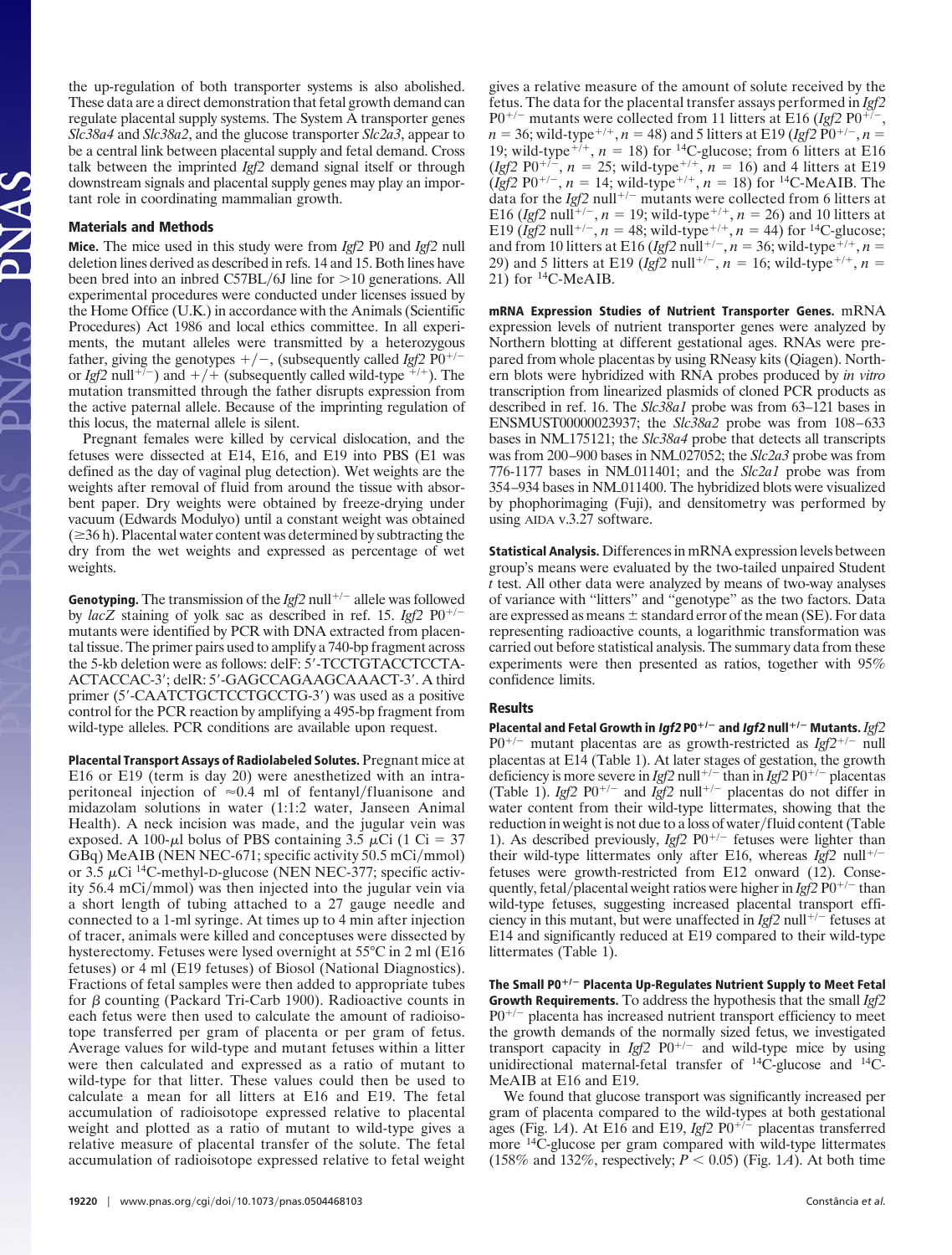|  | Table 1. Wet weight, fetal to placental wet weight ratios, and placental water content of Igf2 P0 <sup>+/-</sup> , Igf2 null <sup>+/-</sup> , and wild-type <sup>+/+</sup> |  |  |
|--|----------------------------------------------------------------------------------------------------------------------------------------------------------------------------|--|--|
|  | conceptuses by comparing mutants with corresponding wild-type littermates in the same litters                                                                              |  |  |

| Gestational<br>age | Mouse strain               | n   | Fetal wet<br>weight, g | Placental wet<br>weight, g | Fetal-to-placental<br>weight ratios | <b>Placental water</b><br>content, $\%$ $(n)$ |
|--------------------|----------------------------|-----|------------------------|----------------------------|-------------------------------------|-----------------------------------------------|
| E14                | $I$ af2 P0 <sup>+/-</sup>  | 32  | $0.149 \pm 0.003$      | $0.075 \pm 0.002$          | $2.04 \pm 0.04$                     | <b>ND</b>                                     |
|                    | Wild-type $^{+/+}$         | 29  | $0.150 \pm 0.004$      | $0.091 \pm 0.002$          | $1.68 \pm 0.04$                     | <b>ND</b>                                     |
|                    | (% of wild-type)           |     | 99 NS                  | $82***$                    | $121***$                            |                                               |
|                    | $Iqf2$ null <sup>+/-</sup> | 34  | $0.118 \pm 0.003$      | $0.072 \pm 0.002$          | $1.68 \pm 0.05$                     | <b>ND</b>                                     |
|                    | Wild-type $^{+/+}$         | 46  | $0.151 \pm 0.003$      | $0.091 \pm 0.002$          | $1.69 \pm 0.04$                     | <b>ND</b>                                     |
|                    | (% of wild-type)           |     | $78***$                | $79***$                    | 99 NS                               |                                               |
| E16                | $Iqf2$ P0 <sup>+/-</sup>   | 111 | $0.414 \pm 0.004$      | $0.075 \pm 0.002$          | $5.71 \pm 0.07$                     | $83.3 \pm 1.1$ (32)                           |
|                    | Wild-type $^{+/+}$         | 127 | $0.432 \pm 0.003$      | $0.105 \pm 0.001$          | $4.23 \pm 0.07$                     | $83.5 \pm 0.5$ (32)                           |
|                    | (% of wild-type)           |     | $96***$                | $71***$                    | $135***$                            |                                               |
|                    | $Iqf2$ null+/-             | 80  | $0.286 \pm 0.004$      | $0.065 \pm 0.001$          | $4.50 \pm 0.08$                     | $83.2 \pm 0.6$ (41)                           |
|                    | Wild-type $^{+/+}$         | 91  | $0.435 \pm 0.004$      | $0.104 \pm 0.001$          | $4.22 \pm 0.07$                     | $83.7 \pm 0.6$ (33)                           |
|                    | (% of wild-type)           |     | 66***                  | $63***$                    | $107**$                             |                                               |
| E19                | $lgf2$ P0 <sup>+/-</sup>   | 116 | $0.926 \pm 0.009$      | $0.063 \pm 0.001$          | $15.25 \pm 0.24$                    | $82.0 \pm 0.5$ (22)                           |
|                    | Wild-type $^{+/+}$         | 117 | $1.228 \pm 0.009$      | $0.095 \pm 0.001$          | $13.46 \pm 0.22$                    | $82.5 \pm 0.4$ (17)                           |
|                    | (% of wild-type)           |     | $75***$                | 66***                      | $113***$                            |                                               |
|                    | $Iqf2$ null <sup>+/-</sup> | 116 | $0.571 \pm 0.008$      | $0.051 \pm 0.001$          | $11.60 \pm 0.16$                    | $80.9 \pm 1.1$ (32)                           |
|                    | Wild-type $^{+/+}$         | 108 | $1.215 \pm 0.008$      | $0.089 \pm 0.001$          | $13.88 \pm 0.16$                    | $83.8 \pm 0.7$ (33)                           |
|                    | (% of wild-type)           |     | $47***$                | $57***$                    | $84***$                             |                                               |

ND, not determined; \*\*,  $P < 0.01$ ; \*\*\*,  $P < 0.001$ ; NS, not significant  $P > 0.05$ . Data is mean  $\pm$  SE.

points, accumulation of 14C-glucose per gram of fetus was the same in  $Igf2$  P0<sup>+/-</sup> fetuses as the wild-type, i.e., fetuses were receiving the appropriate amount of the radioactive label for their size (Fig. 1*A*). We then analyzed the placental expression of two main glucose transporters, *Slc2a1*/GLUT1 and *Slc2a3*/GLUT3, at E16. We found increased expression of  $Slc2a3$  in *Igf2*  $P0^{+/-}$  placentas when compared to wild-type controls (ratio  $P0^{+/-}/W T^{+/+} \approx 1.3, P <$ 0.01; Fig. 2) but not *Slc2a1* (Fig. 2). Thus, we hypothesize that the enhanced transport of glucose is due, at least in part, to the increased expression of the *Slc2a3* gene.

amino acid transport activity was significantly increased per gram of  $Igf2$  P0<sup>+/-</sup> placentas compared to the wild-types in E16 (Fig. 1*B*). We now show that this increase in transfer per gram of placenta is no longer observed near term  $(106\%, P > 0.05)$ . This reduction, combined with the smaller size of the placenta, resulted in  $Igf2$   $P0^{+/-}$  fetuses receiving less of the solute per gram of fetus than wild-type littermates at term  $(89\%, P \le$ 0.05) (Fig. 1*B*). The reduction in up-regulation of System A activity from E16 to E19 (160% to 106%, respectively) correlates with the reduction in fetal weight (from 96% to 75%, respectively).

We replicated our previous observations (12) that System A



**Fig. 1.** The effects of deletion of either the *Igf2* P0 transcript from the labyrinthine trophoblast alone (*A* and *B*, *Igf2* P0/-) or the *Igf2* gene from all feto-placental tissues (C and *D, Igf2* null<sup>+/-</sup>) on the placental transfer of <sup>14</sup>C-glucose (A and C) and <sup>14</sup>C-MeAIB (*B* and *D*), calculated as a ratio of mutant to wild-type transfer expressed either per gram of placenta or per gram of fetus at two gestational ages (E16 and E19). Ratios >1 indicate increased transfer by the mutant placenta, whereas ratios <1 indicate reduced transfer by the mutant placenta with respect to either placental or fetal weight. Bars indicate 95% confidence limits. \*,  $P$  < 0.05; \*\*,  $P < 0.01$ ; \*\*\*,  $P < 0.001$  significantly different from 1.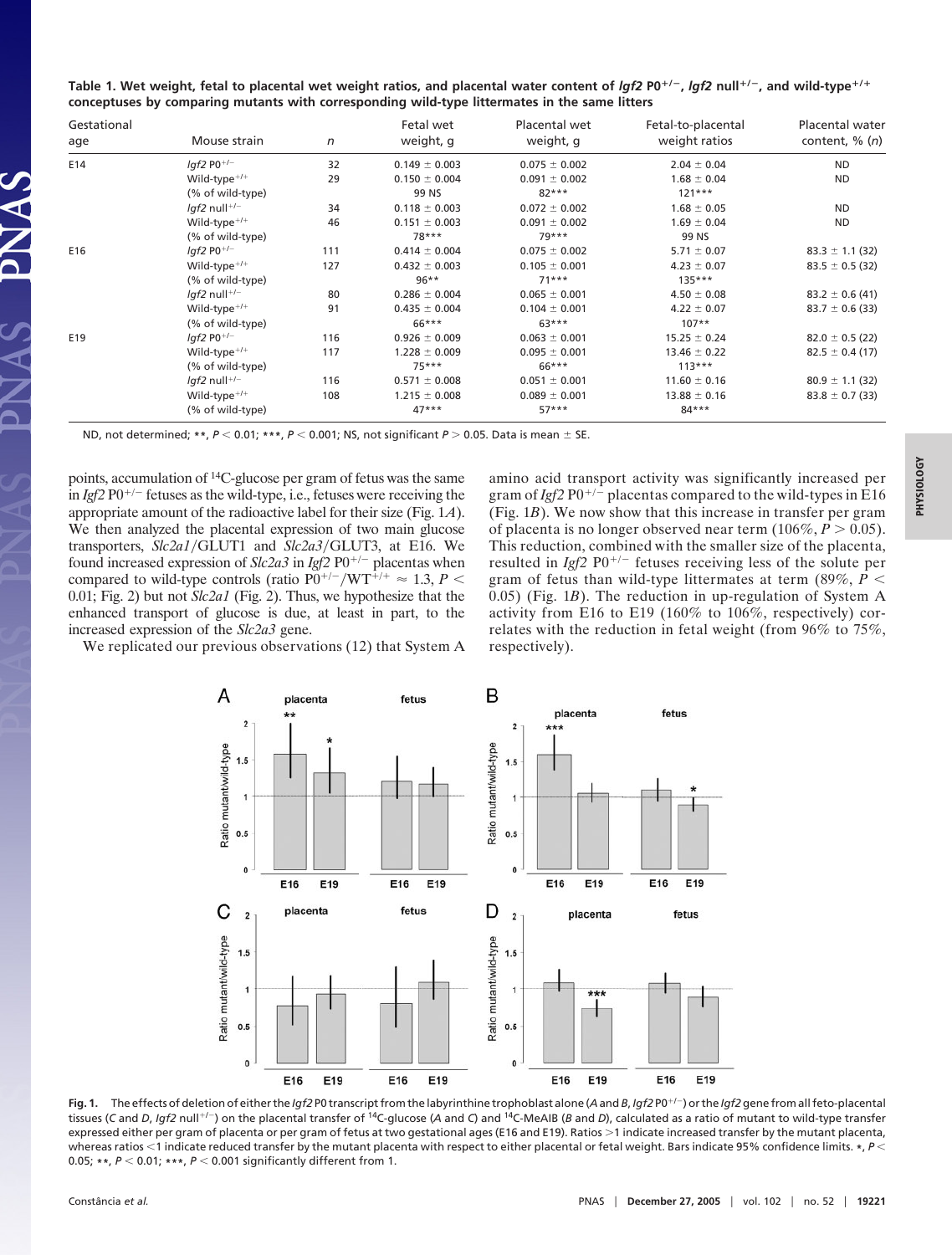

**Fig. 2.** Expression analysis of the glucose transporters *Slc2a1* and *Slc2a3* by Northern blotting in *Igf2* P0<sup>+/-</sup> placentas at E16. Graphs of the mean expression levels are shown with the wild-type levels normalized to 1, together with representative *Slc2a3* Northern blots of total RNA obtained from wild-type (WT) and *Igf2* P0<sup>+/-</sup> placentas (P0). Bars indicate SE. WT<sup>+/+</sup>,  $n = 12$ ; P0<sup>+/-</sup>,  $n =$ 12 for *Slc2a3*; *n* = 7 for both groups for *Slc2a1*. \*\*, *P* < 0.01.

We next investigated the mechanisms at the molecular level responsible for the enhanced System A activity in  $Igf2$  P0<sup>+/-</sup> mice. We found that the placental expression of the imprinted System A gene (*Slc38a4*), but not of the nonimprinted members of the System A gene family (*Slc38a1* and *Slc38a2*) (R.S. and G.K., unpublished observations), closely paralleled the *in vivo* transport of 14C-MeAIB. Increased RNA expression of the imprinted gene *Slc38a4* was observed at E16 (1.6-fold increased expression of the 4-kb transcript) compared to wild-type littermates (Fig. 3*A*), which corresponds to an increase in 14C-MeAIB transport (Fig. 1*B*). At E19, there was no increase in placental expression of *Slc38a4* (Fig. 3*A*), consistent with the lack of up-regulation of 14C-MeAIB transport observed at this stage of gestation (Fig. 1*B*). We hypothesize that the enhanced amino acid transport is due, at least in part, to the increased expression of the imprinted *Slc38a4* gene.

**Up-Regulation of Placental Nutrient Supply Depends on a Fetal Demand Signal.** If the increase in nutrient supply activity, per gram of placenta, observed in the  $Igf2 P0^{+/-}$  mice is a direct consequence of an *Igf2* deficiency in the labyrinthine trophoblast, this increase should also occur in *Igf2* null<sup>+/-</sup> mice that lack *Igf2* in all placental and fetal cell types. In fact, we found that  $Igf2$  null<sup>+/-</sup> placentas, unlike P0, do not transfer  ${}^{14}$ C-glucose (Fig. 1*C*) and  ${}^{14}$ C-MeAIB (Fig. 1*D*) with greater efficiency when compared to wild-type controls. Indeed, when fetal growth is normally at its maximum in late gestation (Table 1), 14C-MeAIB transfer per gram of placenta is greatly reduced in  $Igf2$  null<sup>+/-</sup> placentas (Fig. 1*D*), although this transfer is appropriate for the much smaller fetal body mass (Fig. 1*D*). This reduction in System A activity was associated with a similar reduction in expression of the nonimprinted *Slc38a2* gene, with no effect on the *Slc38a4* gene (Fig. 3*B*). We conclude that adaptation of placental nutrient transfer occurs in response to fetal nutrient demands for growth and involves interaction between the *Igf2* gene in feto-placental tissues and nutrient transporter genes in the placenta.

### **Discussion**

This study, using genetic models of altered growth, provides direct evidence that the activity and expression of specific placental nutrient transporters is modulated by the fetal nutrient demands for growth. It also shows that the imprinted *Igf2* gene has a key role in this process. We have shown that, in mice that lack IGF-II, specifically in the labyrinthine trophoblast, the small placenta



**Fig. 3.** Expression analysis of System A amino acid transporter genes (*Slc38a1*, *Slc38a2*, and *Slc38a4*) by Northern blotting in *Igf2* P0/- (*A*) and *Igf2* null/- (*B*) placentas compared to their wild-types (WT) at two gestational ages (E16 and E19,  $n = 7$  for all WT and mutant groups). Graphs of mean expression levels are shown with the wild-type levels normalized to 1 together with representative Northern blots of total RNA obtained from wild-type (WT) and mutant placentas for *Slc38a4* (*A*), at E16 and E19 and *Slc38a2* (*B*), at E19, compared to *Gapd* loading. Bars indicate SE. **\*\*\***, *P* 0.001; **\*\***, *P* 0.01 significantly different from the value in the wild-type. Note increase in signal in the *Igf2* P0<sup>+/–</sup> when compared to WT for the 4-kb transcript only at E16 but not E19.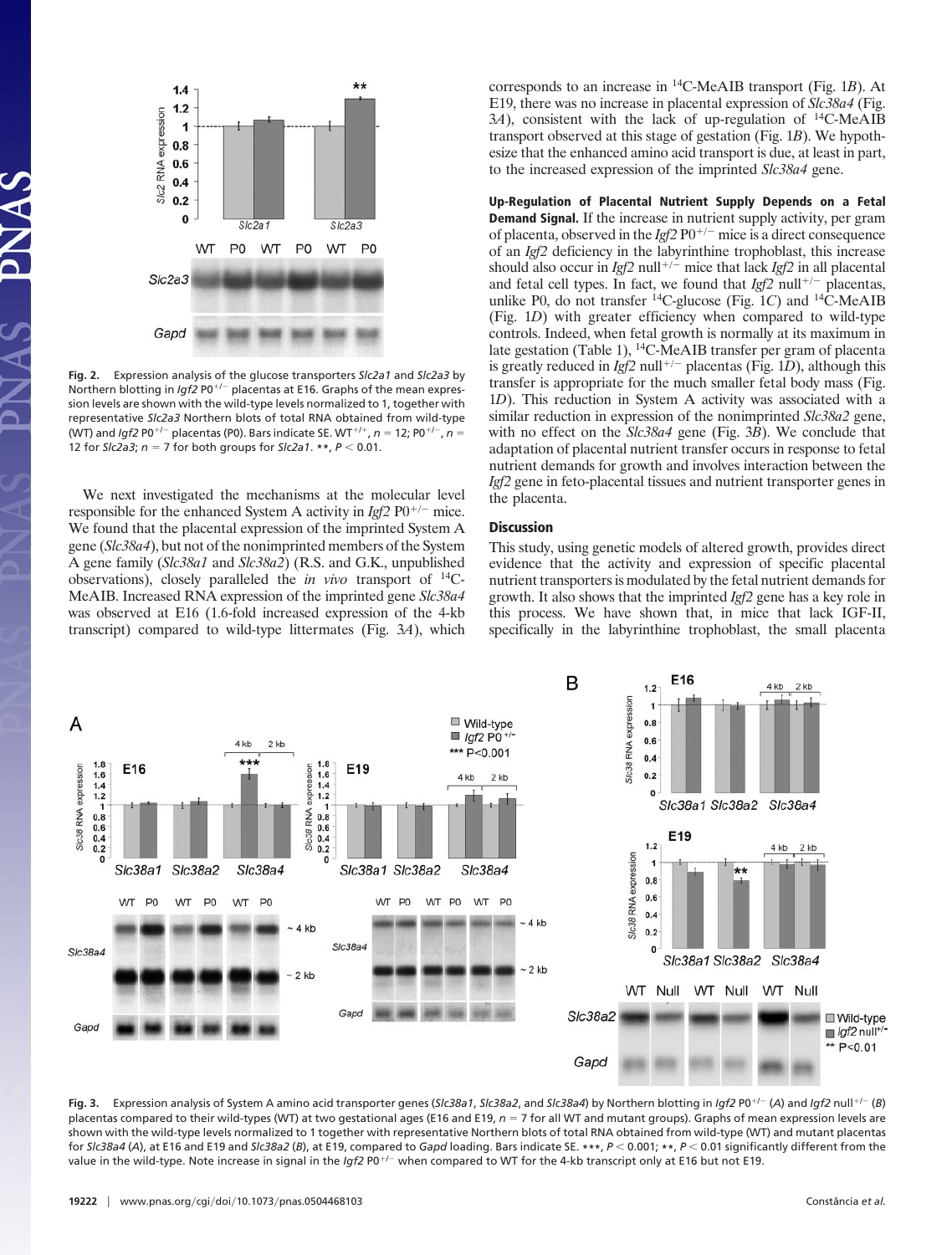increases its transfer of glucose and amino acids to meet the nutrient demands of the growing fetus in late gestation. These mutant placentas express higher levels of glucose and amino acid transporters encoded by the *Slc2a3* and System A *Slc38a4* genes and have a greater efficiency measured as grams of fetus produced per gram of placenta. In contrast, when we reduced the fetal demand placed on the small placenta by deleting the *Igf2* gene from all feto-placental tissues, activity of the placental nutrient transport systems was either at wild-type levels or reduced in late gestation and was associated with a decrease in placental efficiency. These findings provide a demonstration that the small placenta can respond to the genetic drive for fetal growth by up-regulating its efficiency and nutrient transport capacity.

The growth of the mouse placenta appears to depend on both the paracrine and endocrine actions of IGF-II. In the  $Igf2$  P0<sup>+/-</sup> knockout, all placental layers are reduced proportionately (12, 13), even though the P0 transcript is expressed only in the labyrinthine trophoblast (12). Consequently, IGF-II-dependent growth of the labyrinthine exchange surface may regulate growth of the placenta as a whole. This effect on growth might be mediated directly by the paracrine action of IGF-II or indirectly by other signals from the labyrinthine placenta to the spongiotrophoblast. Our finding that placental weight is reduced to the same extent in  $Igf2$  P0<sup>+/-</sup> and complete  $I g f 2$  nulls<sup>+/-</sup> up to E14 shows that local expression of the P0 transcript is essential for normal placental development and that the other *Igf2* transcripts are not required to promote early placental growth. After E14, feto-placental expression of the other*Igf2* transcripts may be involved in regulating placental growth, as placental growth restriction was less severe in the *Igf2*  $\overline{P}0^{+/-}$  than complete  $\overline{I}$ gf2 null<sup>+/-</sup>. At E16 and E19, the P0 placenta exposed to normal fetal IGF-II concentrations was 14–24% heavier than the placenta of complete *Igf2* null with no circulating IGF-II. Similarly, placental weight is reduced by 14% in chimeric embryos with normal IGF-II expression in the placenta but IGF-II deficiency in the fetal tissues (17). Conversely, when fetal IGF-II availability is increased 10-fold by loss of *Igf2* imprinting and deletion of the *Igf2r* gene, which encodes the IGF-II clearance receptor, placental weight is increased to a greater extent than fetal weight at term (18). These observations suggest that, during the later stages of gestation, placental growth can be stimulated by circulating IGF-II produced by the fetal tissues.

Our previous study of the  $Igf2 P0^{+/-}$  knockout demonstrated that the increased efficiency of the  $Igf2$  P0<sup>+/-</sup> placenta in supporting fetal growth up to E16 was associated with up-regulation of amino acid transport (12). However, it did not establish the molecular mechanisms involved or provide an explanation for the increased fetal to placental weight ratio at E19. In the current study, we show that the increased efficiency of the *Igf2*  $P0^{+/-}$  placenta is due, in part, to increased transfer of glucose per gram of placenta at both E16 and E19 and identify potential molecular effectors of the changes in placental glucose and amino acid transfer. Glucose is transported across the placenta by facilitated diffusion down the materno-fetal concentration gradient by using members of the GLUT family of glucose transporters (19). The main glucose transporters in the placenta are GLUT1 and GLUT3, which are expressed from the *Slc2a1* and *Slc2a3* genes, respectively (20, 21). In rodents, GLUT1 is found on all placental membranes, whereas GLUT3 is localized specifically to the maternal facing surface of the labyrinthine trophoblast (20, 21). During the period of late gestation when the rat fetus is growing most rapidly in absolute terms, there is up-regulation of *Slc2a3* expression and down-regulation of *Slc2a1* expression in the placenta (20, 21). In the current study, we showed that the increased placental glucose transfer across the *Igf2*  $P0^{+/-}$  placenta was associated with up-regulation of placental *Slc2a3* expression. Taken together, these observations indicate that the placental *Slc2a3* gene may have an important role in meeting the nutrient demands of the growing fetus during late gestation. However, despite the continued up-regulation of glucose transfer,

fetal growth still declined toward term in the  $Igf2$   $P0^{+/-}$  mutant. Therefore, substrates other than glucose must make a significant contribution to growth of the mouse fetus during late gestation.

In sheep, amino acids account for 50% of the carbon and virtually all of the nitrogen required for fetal growth (22). In this and our previous study of  $Igf2$  P0<sup>+/-</sup> mutants, transplacental transfer of MeAIB was increased in line with fetal growth requirements at E16 but not at later stages of gestation when the fetus was becoming progressively more growth retarded. MeAIB is transferred across the placenta by the sodium-dependent System A transporters, which normally transport small neutral amino acids (23). In the mouse, there are three System A transporters described so far, SNAT1, SNAT2 and SNAT4, which have different amino acid affinities and are encoded by the *Slc38a1*, *Slc38a2*, and *Slc38a4* genes, respectively (23). In the current study, we found that, at E16, the small  $Igf2$   $P0^{+/-}$  placenta up-regulates the expression of the imprinted *Slc38a4* gene (16) but not the nonimprinted (R.S. and G.K., unpublished observations) *Slc38a1* or *Slc38a2* genes. All three genes are expressed abundantly in the labyrinthine and spongiotrophoblast of the murine placenta (G. Konfortova and G.K., unpublished observations). The mouse *Slc38a4* gene is a complex locus with four promoters (un1-un4), which are regulated differentially by genomic imprinting and produce several transcripts with different  $5'$  and  $3'$  untranslated regions (ref. 24; R.S. and G.K., unpublished observations). In the fetus, un1 and un3 transcripts are predominantly expressed from the paternal allele, whereas un4 is expressed predominantly from the maternal allele (R.S. and G.K., unpublished observations). In the placenta, imprinted transcripts are exclusively of paternal origin (R.S. and G.K., unpublished observations). By Northern blotting, two transcripts of 4 kb and 2 kb in size are detected. The distinct transcript lengths are likely to result from alternate polyadenylation usage sites in the 3' UTR region of the last exon, as described for the rat *Slc38a4* gene (24). All 5' UTRs splice onto the same exon 2 that contains the initiation translation ATG, so that all transcript forms have the potential to encode the same protein. Interestingly, only the longer transcript(s) form (4 kb) of this gene was found to be up-regulated in the *Igf2*  $P0^{+/-}$  mutants. Whether this up-regulation reflects overexpression of the active allele, loss of imprinting, or changes in mRNA stability remains unknown. Neither is clear whether the increased MeAIB transport is due solely to this transcript or involves other, unidentified System A transporter genes. Up-regulation in *Slc38a4* gene expression was not observed in the  $Igf2$  P0<sup>+/-</sup> placenta at E19. Hence, changes in placental *Slc38a4* expression and System A activity occur in parallel and are similar in magnitude in this mutant. This inability of the *Igf2*  $P0^{+/-}$  placenta to sustain up-regulation of System A amino acid transport, may explain, in part, the growth restriction of the *Igf*2  $P0^{+/-}$  mutant fetus during late gestation. Certainly, competitive inhibition of System A transport in rats *in vivo* during pregnancy leads to fetal growth retardation close to term (25). Furthermore, when expression of the *Slc38a4* un1 transcript that accounts for the major proportion of placental SNAT4 protein is abolished by deletion of its promoter, birth weight of the mutant mice is reduced by 20% (R.S. and G.K., unpublished observations). In human studies, there is an inverse relationship between the activity of the System A amino acid transporter in the microvillous plasma membrane of the placenta and the size of the baby at birth (26). This scenario, similar to that in the *Igf*2  $P0^{+/-}$ mice, suggests that in the proportionately small placentas of small normal babies, there is an up-regulation of the expression of the System A amino acid transporter to maintain transfer capacity. However, further studies are required to demonstrate whether placental System A transport and the *Slc38a4* gene, in particular, are rate limiting to fetal growth in the  $Igf2$   $P0^{+/-}$  mouse model.

Up-regulation of placental glucose and System A amino acid transport was not seen in the complete  $Igf2$  null<sup>+/-</sup> mice. Indeed, <sup>14</sup>C-MeAIB transfer per gram of placenta and placental expression of *Slc38a2* were decreased at E19 in these mutants. Because the P0